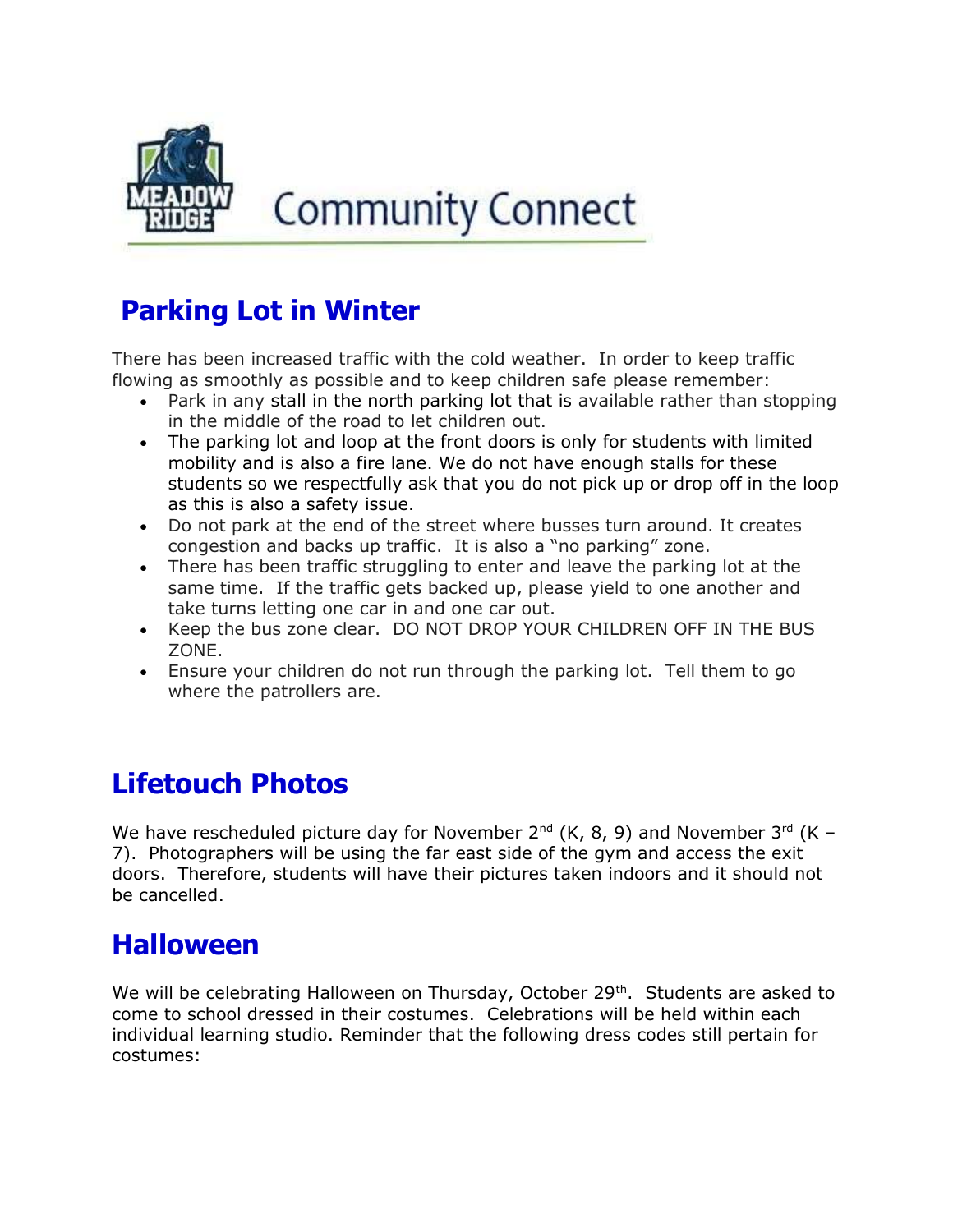- No full face masks. This is for safety reasons we need to identify students while in the building.
- No offensive slogans, pictures or sayings.
- If weapons are part of the costume, they are to remain at home. If brought to school, they will be kept by the teacher and parents will need to pick up by the end of the day.
- Costumes should cover all body parts and be appropriate to school community.

#### Dress for the Weather

Reminder with the snow and cold weather upon us that students go outside for recess every day. Also, we encourage outdoor learning. Therefore, students need to come dressed to be outside for an extended period of time. There are many students who came to school in hoodies, sandals and shorts this week. We ask that students ensure they have the proper attire in case of a fire drill, a cold recess, transportation breaks down on the way to or from school or their classroom learning is outdoors.

If your family needs help with finding proper outdoor clothing for winter, here are community supports you can access:

Town of Okotoks Emergency Assistance Program

Jacket Racket

#### Christmas Fundraiser

The Meadow Ridge Fundraiser Society is planning two Christmas Fundraisers this year. As you start to think about shopping for Christmas, we will have a Purdy's Chocolate Fundraiser and FundScrips Fundraiser. To find out more about FundScrips, visit https://www.fundscrip.com/

Stay tuned for more information from the Fundraising Society.